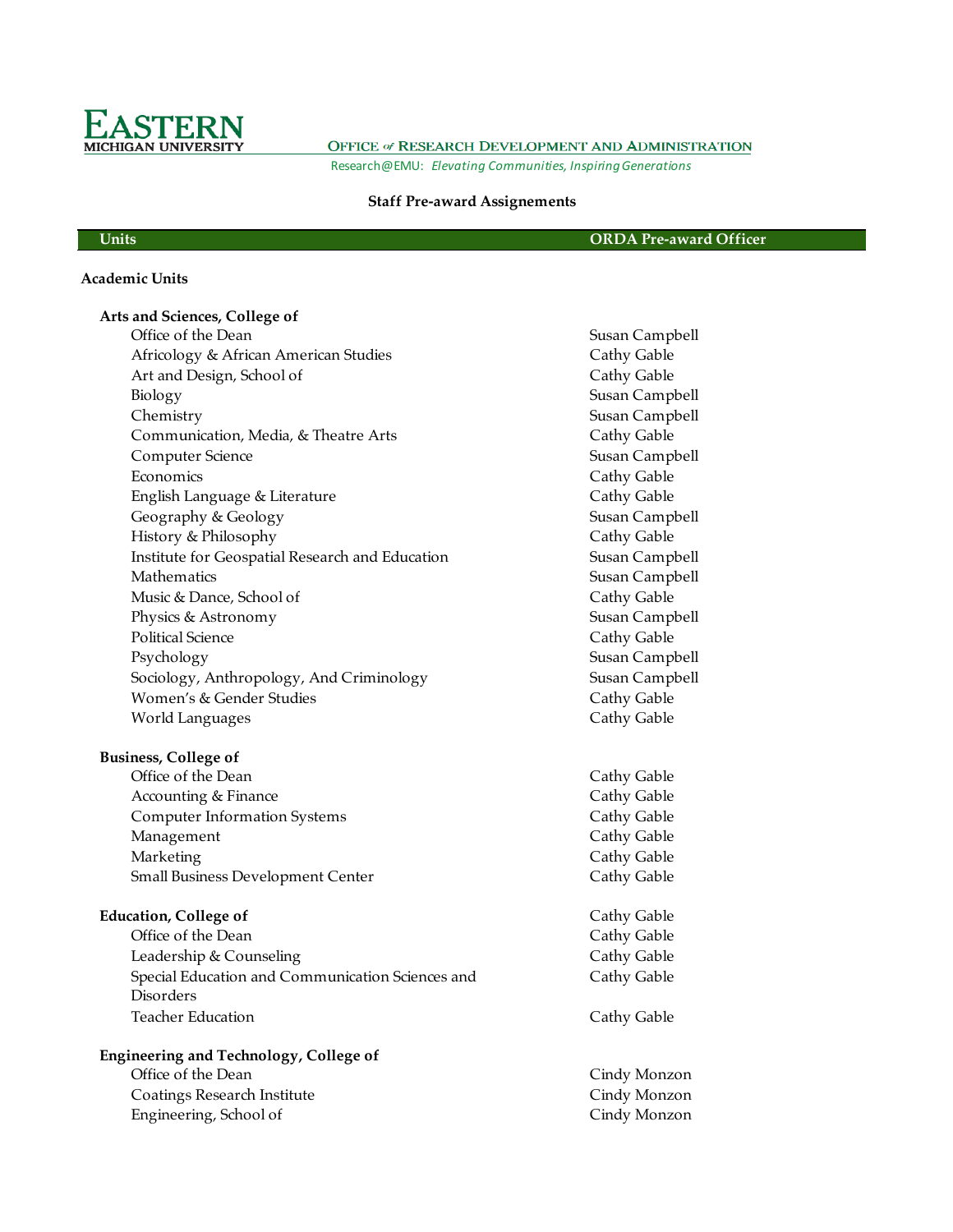| Information Security & Applied Computing, School of                      | Cindy Monzon                                             |
|--------------------------------------------------------------------------|----------------------------------------------------------|
| Technology & Professional Services Management, School of                 | Cindy Monzon                                             |
| Textile Research and Training Institute                                  | Cindy Monzon                                             |
| Visual and Built Environments, School of                                 | Cindy Monzon                                             |
| Health and Human Services, College of                                    |                                                          |
| Office of the Dean                                                       | Cindy Monzon                                             |
| Center for Health Disparities Innovation and Studies                     | Cindy Monzon                                             |
| <b>EMU Autism Collaborative Center</b>                                   | Cindy Monzon                                             |
| Health Promotion & Human Performance, School of                          | Cindy Monzon                                             |
| Health Sciences, School of                                               | Cindy Monzon                                             |
| Nursing, School of                                                       | Cindy Monzon                                             |
| Social Work, School of                                                   | Cindy Monzon                                             |
| <b>EMU Centers and Institutes</b>                                        |                                                          |
| Center for Health Disparities Innovation and Studies                     | Cindy Monzon                                             |
| Coatings Research Institute                                              | Cindy Monzon                                             |
| <b>EMU Autism Collaborative Center</b>                                   | Cindy Monzon                                             |
| Institute for Geospatial Research and Education (IGRE)                   | Susan Campbell                                           |
| Institute for the Study of Children, Families and<br>Communities (ISCFC) | Susan Campbell                                           |
| Textile Research and Training Institute                                  | Cindy Monzon                                             |
| <b>Honors College</b>                                                    | Susan Campbell                                           |
| <b>Bruce T. Halle Library</b>                                            | Cathy Gable                                              |
| <b>Other Programs and Offices</b>                                        |                                                          |
| <b>Academic Affairs</b>                                                  |                                                          |
| Academic Success Partnerships                                            | Susan Campbell                                           |
| Charter Schools                                                          | Susan Campbell                                           |
| Engage@EMU                                                               | See below for Engage and assignments for<br>its subunits |
| <b>Faculty Development Center</b>                                        | Cathy Gable                                              |
| McNair Scholars Program                                                  | Cindy Monzon                                             |
| <b>Student Affairs</b>                                                   | See below for Engage and assignments for                 |
|                                                                          | its subunits                                             |
| Title IX Office                                                          | Cindy Monzon                                             |
| <b>Academic Programs and Services</b>                                    |                                                          |
| Academic Support Programs                                                | Cindy Monzon                                             |
| Campus and Community Writing                                             | Cindy Monzon                                             |
| <b>General Education</b>                                                 | Cindy Monzon                                             |
| Undergraduate Studies                                                    | Cindy Monzon                                             |
| <b>Academic Services</b>                                                 |                                                          |
| University Advising & Career Development Center                          | Cathy Gable                                              |
|                                                                          |                                                          |